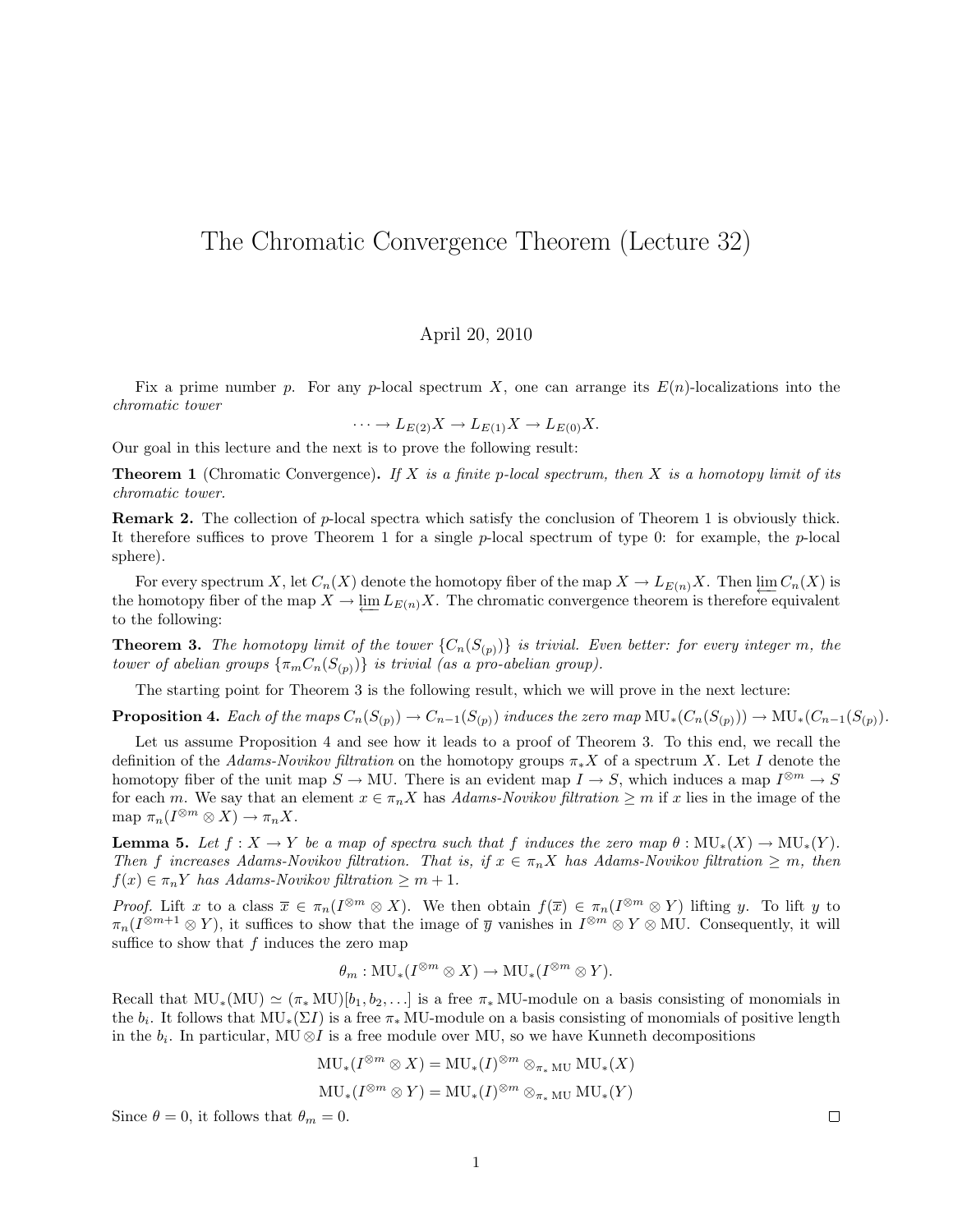Combining Lemma 5 with Proposition 4, we deduce:

**Proposition 6.** For all  $m$ ,  $n$ , and  $s$ , the image of the map

$$
\pi_n C_{m+s} S_{(p)} \to \pi_n C_m S_{(p)}
$$

consists of elements having Adams-Novikov filtration  $\geq s$ .

To complete the proof of Theorem 3, it will suffice to show the following:

**Proposition 7.** For every pair of integers m and n, the Adams-Novikov filtration on  $\pi_n C_m(S_{(p)})$  is finite. That is, there exists an integer s such that every element  $x \in \pi_n C_m(S_{(p)})$  of Adams-Novikov filtration  $\geq s$ is trivial.

Let us now introduce some terminology which will be useful for proving Proposition 7.

**Definition 8.** Let  $f : X \to Y$  be a map of spectra. We say that f is phantom below dimension n if the following condition is satisfied: for every finite spectrum F of dimension  $\leq n$  and every map  $u : F \to X$ , the composition  $f \circ u$  is nullhomotopic.

**Remark 9.** The map f is phantom if and only if it is phantom below dimension n, for every integer n.

**Definition 10.** A spectrum X is MU-convergent if, for every integer n, there exists s such that the map  $I^{\otimes s} \otimes X \to X$  is phantom below dimension n.

If X is MU-convergent and n, s are as in Definition 10, then the map  $I^{\otimes s} \otimes X \to X$  is trivial on  $\pi_n$  and so every element of  $\pi_n X$  having Adams-Novikov filtration  $\geq s$  is zero. Proposition 7 is therefore a consequence of the following:

**Proposition 11.** Let X be any connective spectrum. Then  $C_m(X)$  is MU-convergent for each  $m \geq 0$ .

We need a few preliminary observations.

**Lemma 12.** Let  $f: X \to Y$  phantom below dimension n, and let W be a connective spectrum. Then the induced map  $X \otimes W \to Y \otimes W$  is phantom below dimension n.

*Proof.* Let F be a finite spectrum of dimension  $\leq n$  and consider a map  $u : F \to X \otimes W$ . We wish to prove that  $(f \otimes id_W) \circ u$  is nullhomotopic. We can write W as a filtered colimit of finite connective spectra  $W_\alpha$ . Since F is finite, u factors through  $X \otimes W_{\alpha}$  for some  $\alpha$ . Replacing W by  $W_{\alpha}$ , we may assume that W is finite. In this case, we can identify u with a map  $v : DW \otimes F \to X$ . Since W is connective,  $DW \otimes F$  has dimension  $\leq n$ ; it follows that  $f \circ v$  is nullhomotopic so that  $(f \otimes id_W) \circ u$  is nullhomotopic.  $\Box$ 

Lemma 13. Suppose we are given a fiber sequence of spectra

$$
X \to Y \to Z.
$$

If  $X$  and  $Z$  are MU-convergent, then  $Y$  is MU-convergent.

*Proof.* Fix an integer n, and choose s such that the maps  $I^{\otimes s} \otimes X \to X$  and  $K^{\otimes s} \otimes Z \to Z$  are phantom below n. We will show that the map  $I^{\otimes 2s} \otimes Y \to Y$  is phantom below n. Let F be a finite spectrum of dimension  $\leq n$  with a map  $u: F \to I^{\otimes 2s} \otimes Y$ . Since  $I^{\otimes 2s} \otimes Z \to I^{\otimes s} \otimes Z$  is phantom below n (Lemma 12), the composite map

$$
F \to I^{\otimes 2s} \otimes Y \to I^{\otimes 2s} \otimes Z \to I^{\otimes s} \otimes Z
$$

is nullhomotopic. It follows that the composition

$$
F\otimes I^{\otimes 2s}\otimes Y\to I^{\otimes s}\otimes Y
$$